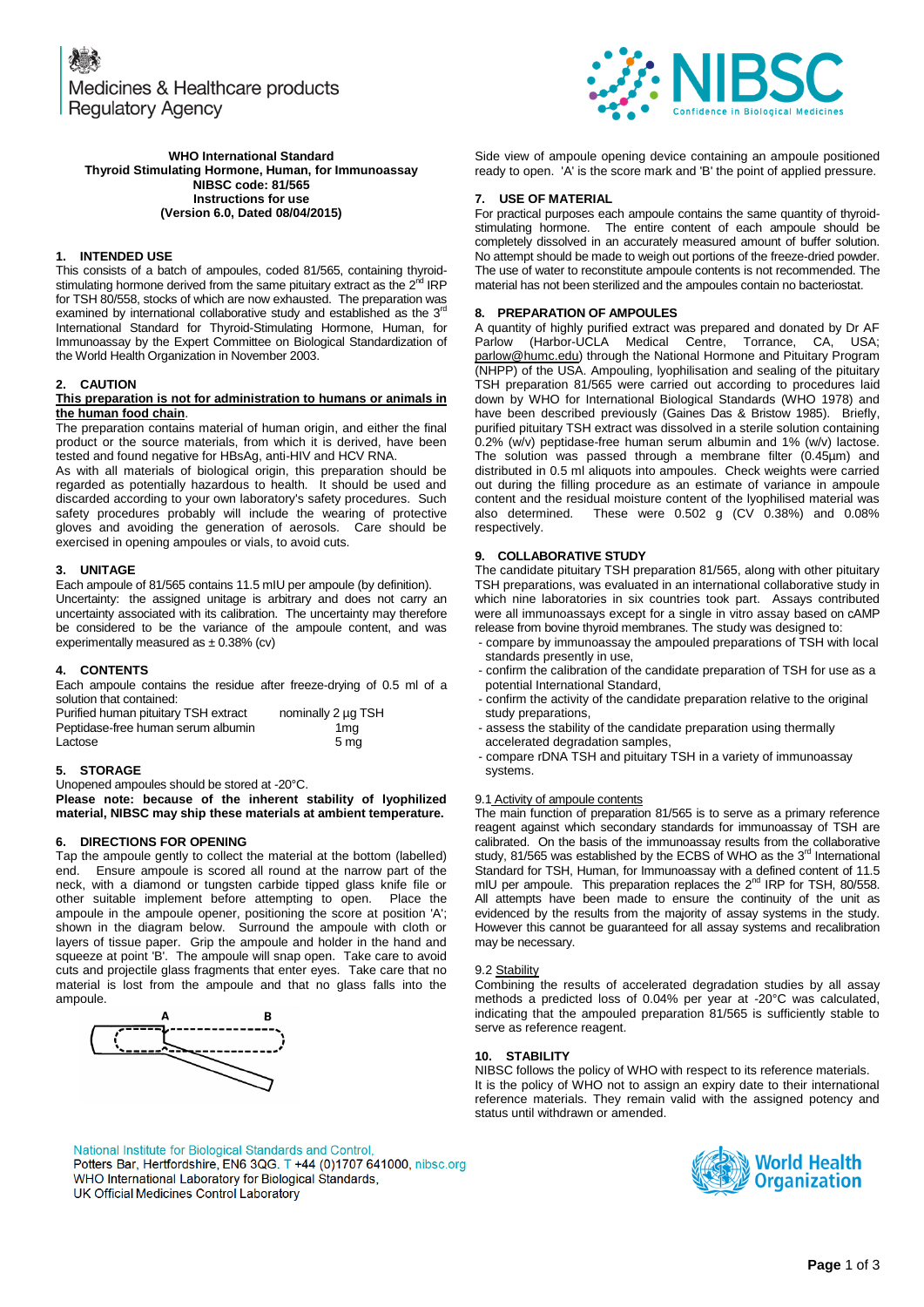# Medicines & Healthcare products **Regulatory Agency**



Reference materials are held at NIBSC within assured, temperaturecontrolled storage facilities. Reference Materials should be stored on receipt as indicated on the label. For information specific to a particular biological standard contact, where known, the appropriate NIBSC scientist.

In addition, once reconstituted, diluted or aliquoted, users should determine the stability of the material according to their own method of preparation,

Users who have data supporting any deterioration in the characteristics of any reference preparation are encouraged to contact NIBSC.

# **11. REFERENCES**

1. WHO Tech Rep Ser No 626, 1978

2. Gaines Das RE. & Bristow AF. (1985). The Second International Reference Preparation of Thyroid-Stimulating Hormone, Human, for Immunoassay: calibration by bioassay and immunoassay in an international collaborative study. J. Endocr. 104, 367-379.

#### **12. FURTHER INFORMATION**

Further information can be obtained as follows; This material[: enquiries@nibsc.org](mailto:enquiries@nibsc.org) WHO Biological Standards: <http://www.who.int/biologicals/en/> JCTLM Higher order reference materials: <http://www.bipm.org/en/committees/jc/jctlm/> Derivation of International Units: [http://www.nibsc.org/standardisation/international\\_standards.aspx](http://www.nibsc.org/standardisation/international_standards.aspx) Ordering standards from NIBSC: <http://www.nibsc.org/products/ordering.aspx> NIBSC Terms & Conditions: [http://www.nibsc.org/terms\\_and\\_conditions.aspx](http://www.nibsc.ac.uk/terms_and_conditions.aspx)

#### **13. CUSTOMER FEEDBACK**

Customers are encouraged to provide feedback on the suitability or use of the material provided or other aspects of our service. Please send any comments t[o enquiries@nibsc.org](mailto:enquiries@nibsc.org)

#### **14. CITATION**

In all publications, including data sheets, in which this material is referenced, it is important that the preparation's title, its status, the NIBSC code number, and the name and address of NIBSC are cited and cited correctly.

### **15. MATERIAL SAFETY SHEET**

Classification in accordance with Directive 2000/54/EC, Regulation (EC) No 1272/2008: Not applicable or not classified

| <b>Physical and Chemical properties</b>                                 |            |                        |  |
|-------------------------------------------------------------------------|------------|------------------------|--|
| Physical                                                                | Corrosive: | No                     |  |
| appearance:                                                             |            |                        |  |
| Freezed<br>dried                                                        |            |                        |  |
| powder                                                                  |            |                        |  |
| Stable:                                                                 | Oxidising: | No                     |  |
| Yes                                                                     |            |                        |  |
| Hygroscopic:                                                            | Irritant:  | No                     |  |
| Yes                                                                     |            |                        |  |
| Flammable:                                                              | Handling:  | See caution, Section 2 |  |
| No                                                                      |            |                        |  |
| Other (specify):                                                        |            |                        |  |
| <b>Toxicological properties</b>                                         |            |                        |  |
| Effects of inhalation:<br>Not established, avoid inhalation             |            |                        |  |
| Effects of ingestion: Not established, avoid ingestion                  |            |                        |  |
| Effects of skin absorption:<br>Not established, avoid contact with skin |            |                        |  |
| <b>Suggested First Aid</b>                                              |            |                        |  |
| Inhalation:<br>Seek medical advice                                      |            |                        |  |
| ولمشاربها والممثلة والمعادي والمتمثلة والمستراة والمستحدث               |            |                        |  |

Ingestion: Seek medical advice Contact with eyes: Wash with copious amounts of water. Seek medical advice Contact with skin: Wash thoroughly with water.

#### **Action on Spillage and Method of Disposal**

Spillage of ampoule contents should be taken up with absorbent material wetted with an appropriate disinfectant. Rinse area with an appropriate disinfectant followed by water. Absorbent materials used to treat spillage should be treated as

biological waste.

# **16. LIABILITY AND LOSS**

In the event that this document is translated into another language, the English language version shall prevail in the event of any inconsistencies between the documents.

Unless expressly stated otherwise by NIBSC, NIBSC's Standard Terms and Conditions for the Supply of Materials (available at [http://www.nibsc.org/About\\_Us/Terms\\_and\\_Conditions.aspx](http://www.nibsc.org/About_Us/Terms_and_Conditions.aspx) or upon request by the Recipient) ("Conditions") apply to the exclusion of all other terms and are hereby incorporated into this document by reference. The Recipient's attention is drawn in particular to the provisions of clause 11 of the Conditions.

### **INFORMATION FOR CUSTOMS USE ONLY**

**Country of origin for customs purposes\*:** United Kingdom \* Defined as the country where the goods have been produced and/or sufficiently processed to be classed as originating from the country of supply, for example a change of state such as freeze-drying. **Net weight:** 6mg **Toxicity Statement:** Non-toxic

**Veterinary certificate or other statement** if applicable**. Attached:** No

#### **17. CERTIFICATE OF ANALYSIS**

NIBSC does not provide a Certificate of Analysis for WHO Biological Reference Materials because they are internationally recognised primary reference materials fully described in the instructions for use. The reference materials are established according to the WHO Recommendations for the preparation, characterization and establishment of international and other biological reference standards [http://www.who.int/bloodproducts/publications/TRS932Annex2\\_Inter\\_biol](http://www.who.int/bloodproducts/publications/TRS932Annex2_Inter_biolefstandardsrev2004.pdf)

National Institute for Biological Standards and Control, Potters Bar, Hertfordshire, EN6 3QG. T +44 (0)1707 641000, nibsc.org WHO International Laboratory for Biological Standards, UK Official Medicines Control Laboratory